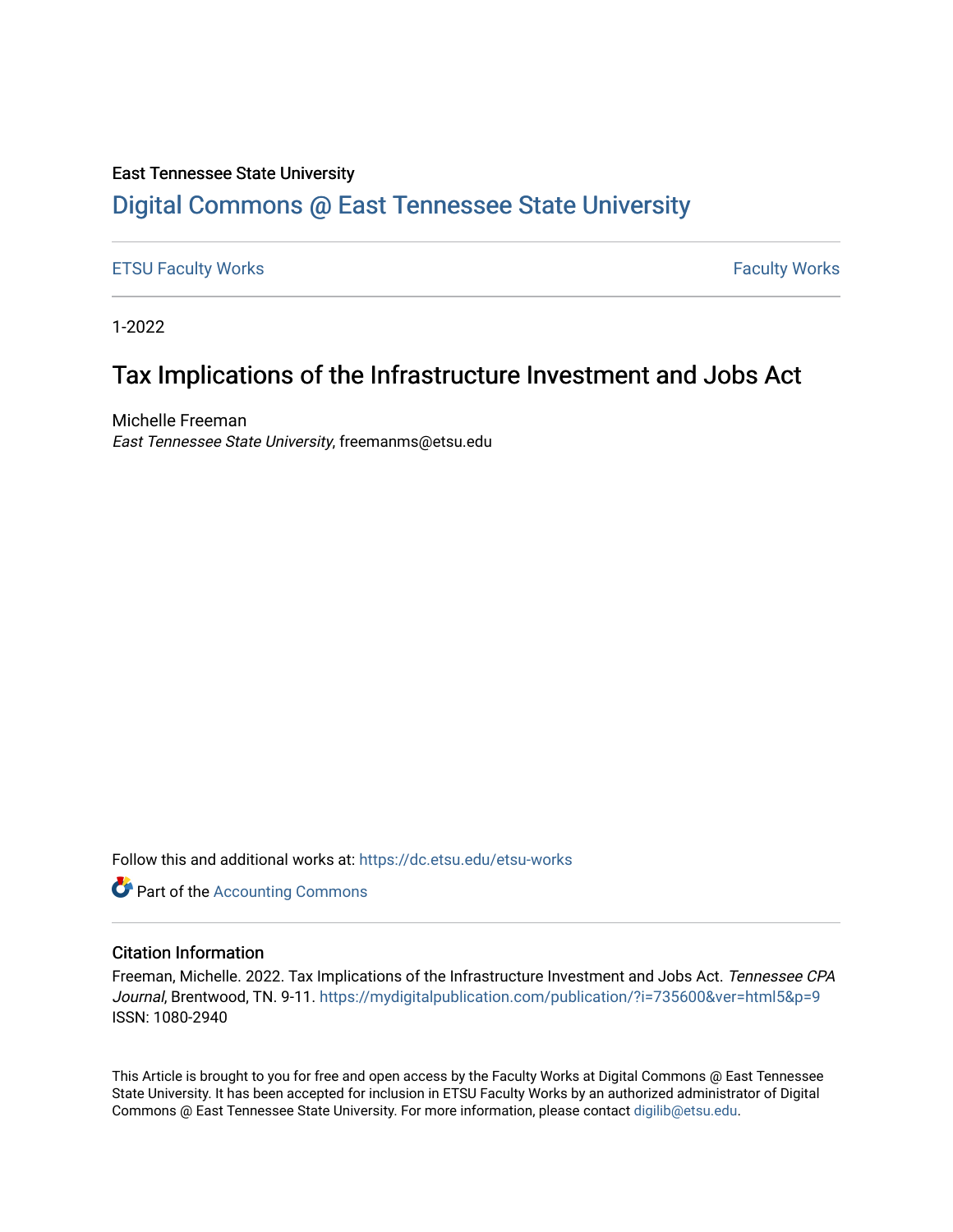## Tax Implications of the Infrastructure Investment and Jobs Act

## Copyright Statement

TSCPA does not require copyright assignment or transfer from authors, nor does TSCPA require first publication rights

This article is available at Digital Commons @ East Tennessee State University: <https://dc.etsu.edu/etsu-works/9020>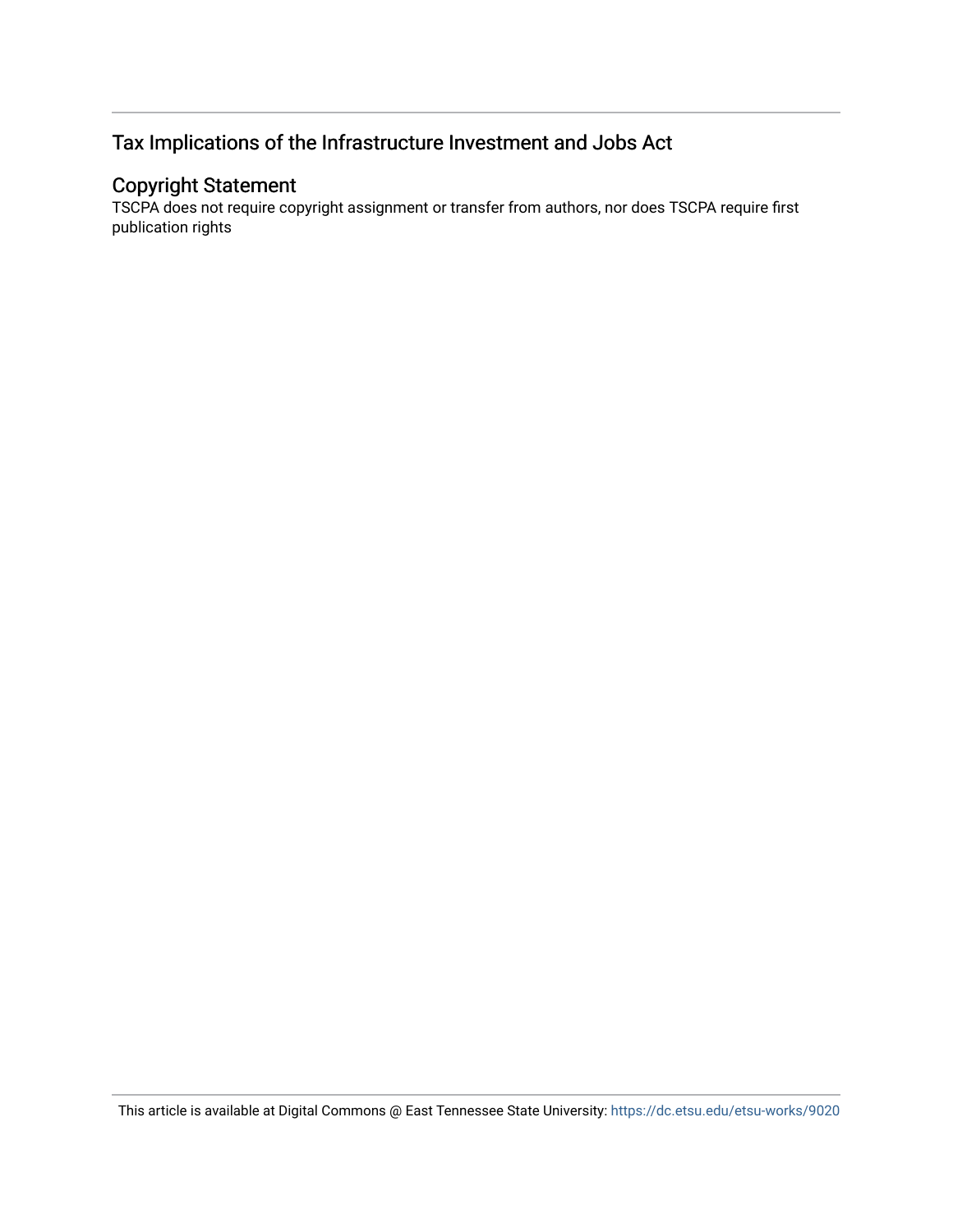# **Tax Implications of the Infrastructure Investment and Jobs Act**

By: Michelle Freeman, CPA, Ed.D.

On Nov. 15, 2021, President Biden signed the Infrastructure Investment and Jobs Act into law. The purpose of this legislation is evident in its name as it encompasses funding for "roads, bridges, railroads, airports, public transportation, access to broadband internet, and clean water" (Stradling, 2021). The revenue to support the \$1.2 trillion Act will mainly result from "repurposing COVID-19 relief funds and unused unemployment benefits, delaying a Medicare rebate, and enacting stronger cryptocurrency reporting requirements" (Stradling, 2021). Although there are few provisions in this Act that will affect the average taxpayer, there are some that tax preparers should note.

*Continued on next page >*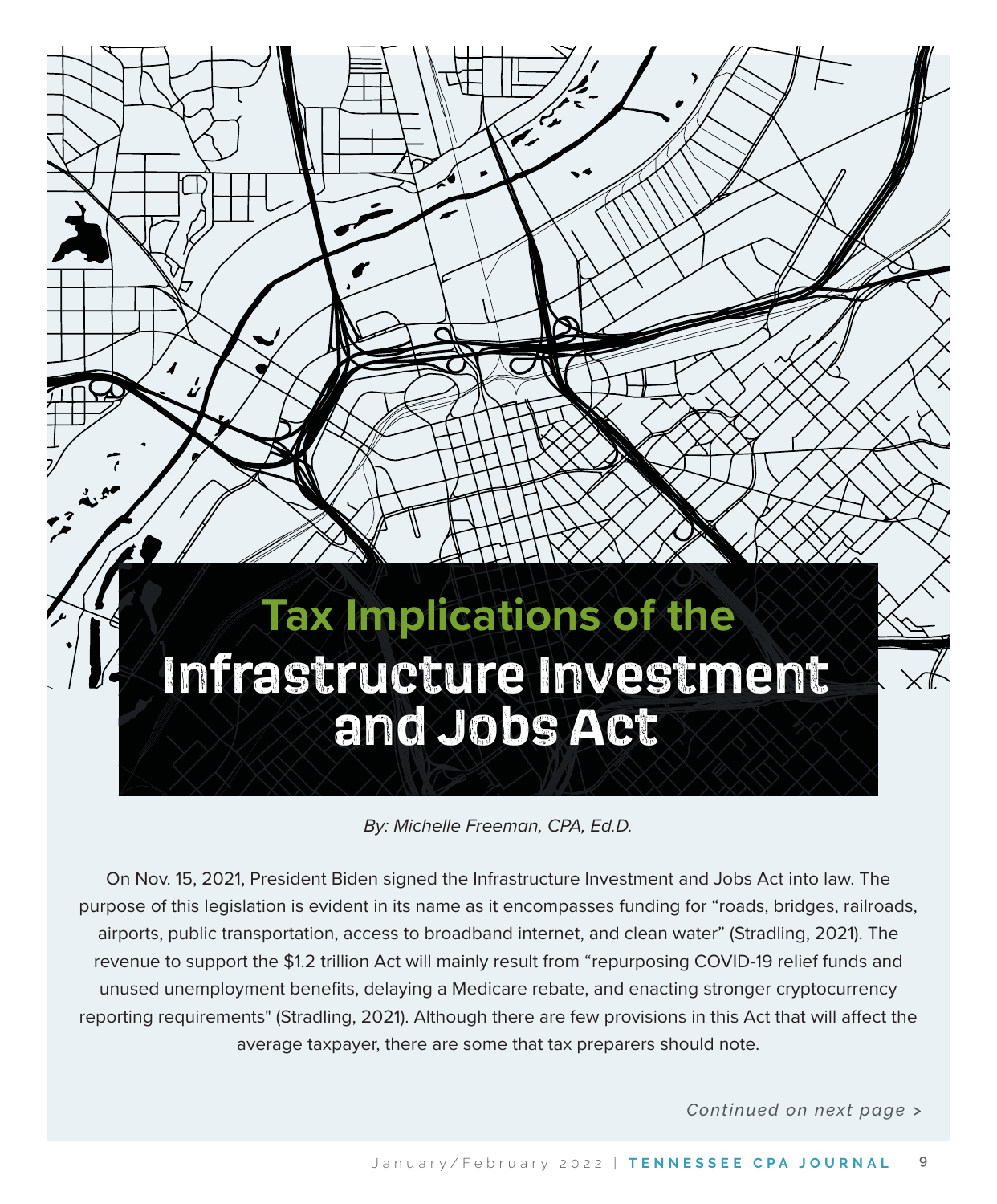## **Cryptocurrency Brokers Beware**

Congress plans to fund much of the Infrastructure Investment and Jobs Act by focusing in on the "cryptocurrency reporting requirements in an effort to stem underreporting of cryptocurrency transactions" (Luscombe, 2021). The Act places cryptocurrency assets into the IRC officially for the first time (they were previously only addressed in IRS notices, FAQs and revenue rulings), and it paves the way for the IRS to calculate gains and losses more accurately on cryptocurrency transactions (Pedersen, 2021). The cryptocurrency reporting and following tax on gains and losses should generate approximately \$28 billion in taxes over the next 10 years, according to the Joint Committee on Taxation (Legislative update: House passes bipartisan infrastructure bill with tax provisions, completing congressional action, 2021). The cryptocurrency reporting requirement goes into effect for transactions on or after Jan. 1, 2023 (Pedersen, 2021).

The Act is somewhat vague as to whom the reporting requirements affect and how those affected will get the information they need to report. The Act extends the definition of a broker to "any person who (for consideration) is responsible for regularly providing any service effectuating transfers of digital assets on behalf of another person" (Blair, Pisareva and Provenzano, 2021). If this definition includes requirements for "stakers, validators, miners and developers," it is troublesome in their ability to access the reporting information now required (Pedersen, 2021). However, some CPAs expect the Treasury to interpret the term "effectuating transfers to exclude those mentioned above and to apply to U.S. or non-U.S. brokers" (Pedersen, 2021).

The Act also treats cryptocurrency assets as cash "for the purpose of requiring trade or businesses to report to the IRS on Form 8300, Report of Cash Payments over \$10,000 Received in a Trade or Business, when they receive more than \$10,000 in one transaction" (Pedersen, 2021). Surprisingly, "wash sales" rules on cryptocurrency escaped this Act, but some expect they will appear in the pending Build Back Better legislation (Blair et al., 2021).

#### **Employee Retention Credit Users Beware**

During the pandemic, Congress passed the Coronavirus Aid, Relief, and Economic Security (CARES) Act in March 2020. This Act included the Employee Retention Tax Credit to help offset costs of retaining employees for purposes of both

payroll and health insurance (Blair et al., 2021). The credit was fully refundable. Although the American Rescue Plan Act of 2021 extended the credit to Dec. 31, 2021, the Infrastructure Act eliminates it retroactively after Sept. 30, 2021 (Luscombe, 2021). Considering that President Biden signed this Act into law on Nov. 15, 2021, the retroactive change may cause some employers who depended or planned on the credit some angst. The only exception to the early termination is for eligible recovery startup businesses who began operations after Feb. 15, 2020, and had gross receipts of less than \$1 million (Blair et al., 2021). If the business qualifies as a recovery startup business with the above definition, it can continue to use the credit through Dec. 31, 2021.

The IRS recently issued guidance on how to deal with the retroactive repeal of the credit back to Sept. 30, 2021. If a business paid wages after Sept. 30, 2021, and received an advance payment of the Employee Retention Credit on those wages, it needs to repay those amounts by the due dates of the applicable employment tax returns according to IRS Notice 2021-65 (Hood, 2021). Tax preparers should educate their clients on the revocation of the credit after Sept. 30, 2021. They should also examine their tax clients' records to ensure they have been taking advantage of this credit through Sept. 30, 2021, and advise them to amend returns if they have not (Pedersen, 2021).

#### **Superfund Excise Taxes – Oil and Gas Companies Beware**

The Comprehensive Environmental Response, Compensation, and Liability Act (CERCLA) enacted excise taxes on petroleum and chemical companies since 1980 in order to pay for EPA cleanups of hazardous waste sites (Blair et al., 2021). These excise taxes, known as the "Superfund," expired in 1995. The Infrastructure Investment and Jobs Act resurrects these taxes beginning July 1, 2022, through Dec. 31, 2031 (Blair et al., 2021). The tax "reimposes a per-ton tax on the sale of certain chemicals and sets the amount per chemical, ranging from 44 cents per ton on potassium hydroxide to \$9.74 per ton on benzene, butane, and other chemicals that are common in fuels and industrial products" (Blair et al., 2021). However, the threshold for the amount of chemical that must be present in a product before it is taxed is reduced from 50 percent to 20 percent (Blair et al., 2021). This reduced threshold means the tax will now apply to many more products. Although the Joint Committee on Taxation believes that the excise taxes will raise about \$14.45 billion over the next 10 years, the oil and chemical industries warn that "the reinstated taxes will ultimately be passed on to American consumers" (Blair et al., 2021).

## **Employer-Sponsored Retirement Plans**

The American Rescue Plan Act allowed employers to reduce minimum funding to retirement plans to 10 percent (previously 60 percent) through 2030. The Infrastructure Act extends this 10 percent level of funding through 2035 (Blair et al., 2021). The decrease in employer minimum funding should increase tax revenue projections to help fund the Act's costs.